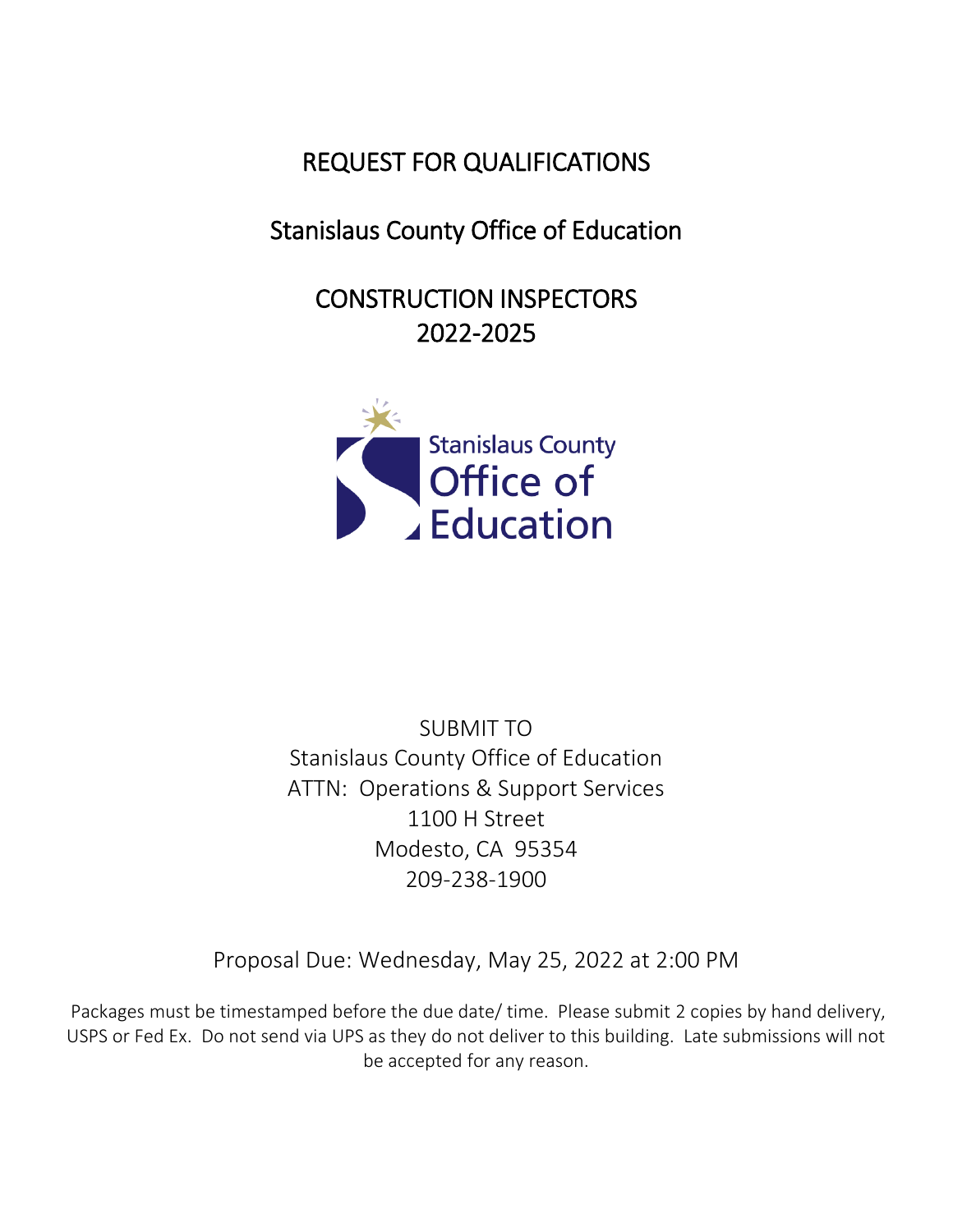### OVERVIEW

The Stanislaus County Office of Education is pleased to request a proposal from your firm for professional inspection services for new construction, modernization and for relocatable site work for Stanislaus County Office of Education facilities. All services must be fully compliant with all requirements of the Office of Public School Construction (OPSC) and the Division of the State Architect (DSA).

The Stanislaus County Office of Education has determined that it has requirements for new construction, modernization and relocatable projects.

We are requesting the following from your organization:

- Qualification
	- o Specify number, qualifications, and types of employees
	- o Provide background of key employees
	- o Firm strengths/specialization
- Service Capability
	- o Firm resources
	- o Specify number and types of modernization and new construction projects completed
	- o Specify total number of projects in progress
- Experience and Past Performance
- Fees
- Other factors, such as who would be assigned to the Stanislaus County Office of Education projects, how the firm would manage its obligations with the Stanislaus County Office of Education and how the firm would provide continuing customer service to the Stanislaus County Office of Education.

It is anticipated that proposals will be evaluated by the Stanislaus County Office of Education evaluation committee utilizing evaluation criteria generally consisting of qualifications, experience and past performance, service capability, cost to the Stanislaus County Office of Education, requested information, references, suitability, etc. It is anticipated that the highest ranking firm(s) may be invited for an interview. The Stanislaus County Office of Education may choose to contract with multiple inspectors.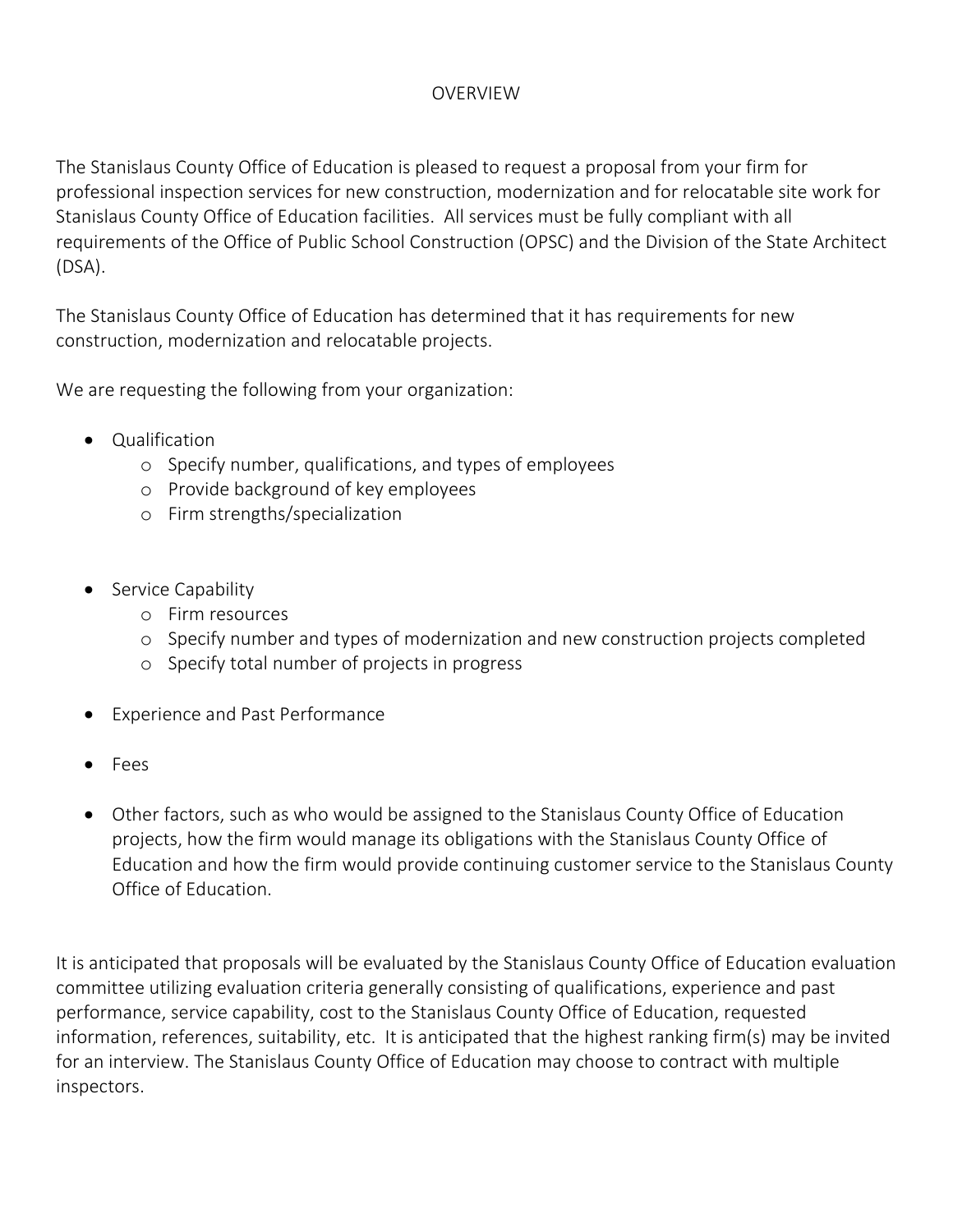#### *SECTION A – GENERAL INFORMATION*

1. Firm name, address and contact information:

| 3. Type of Firm (check one)<br>Individual $\bullet$         |        | Partnership $\bigcirc$ Corporation $\bigcirc$ State $\bigcirc$ |                                                                                                                                      |  |
|-------------------------------------------------------------|--------|----------------------------------------------------------------|--------------------------------------------------------------------------------------------------------------------------------------|--|
| 4. Names and titles of all principals/officers of the firm: |        |                                                                |                                                                                                                                      |  |
| Names                                                       | Titles |                                                                | Phone Number<br><u> 1990 - Johann John Harry Harry Harry Harry Harry Harry Harry Harry Harry Harry Harry Harry Harry Harry Harry</u> |  |
|                                                             |        |                                                                |                                                                                                                                      |  |
|                                                             |        |                                                                |                                                                                                                                      |  |

5. Please list any applicable certifications and licenses and the associated numbers:

6. Have you or any of your principals ever conducted similar services under a different name or certification or different license number?

\_\_\_\_\_\_\_\_\_\_\_\_\_\_\_\_\_\_\_\_\_\_\_\_\_\_\_\_\_\_\_\_\_\_\_\_\_\_\_\_\_\_\_\_\_\_\_\_\_\_\_\_\_\_\_\_\_\_\_\_\_\_\_\_\_\_\_\_\_\_\_\_\_\_\_ \_\_\_\_\_\_\_\_\_\_\_\_\_\_\_\_\_\_\_\_\_\_\_\_\_\_\_\_\_\_\_\_\_\_\_\_\_\_\_\_\_\_\_\_\_\_\_\_\_\_\_\_\_\_\_\_\_\_\_\_\_\_\_\_\_\_\_\_\_\_\_\_\_\_\_ \_\_\_\_\_\_\_\_\_\_\_\_\_\_\_\_\_\_\_\_\_\_\_\_\_\_\_\_\_\_\_\_\_\_\_\_\_\_\_\_\_\_\_\_\_\_\_\_\_\_\_\_\_\_\_\_\_\_\_\_\_\_\_\_\_\_\_\_\_\_\_\_\_\_\_

YES/ NO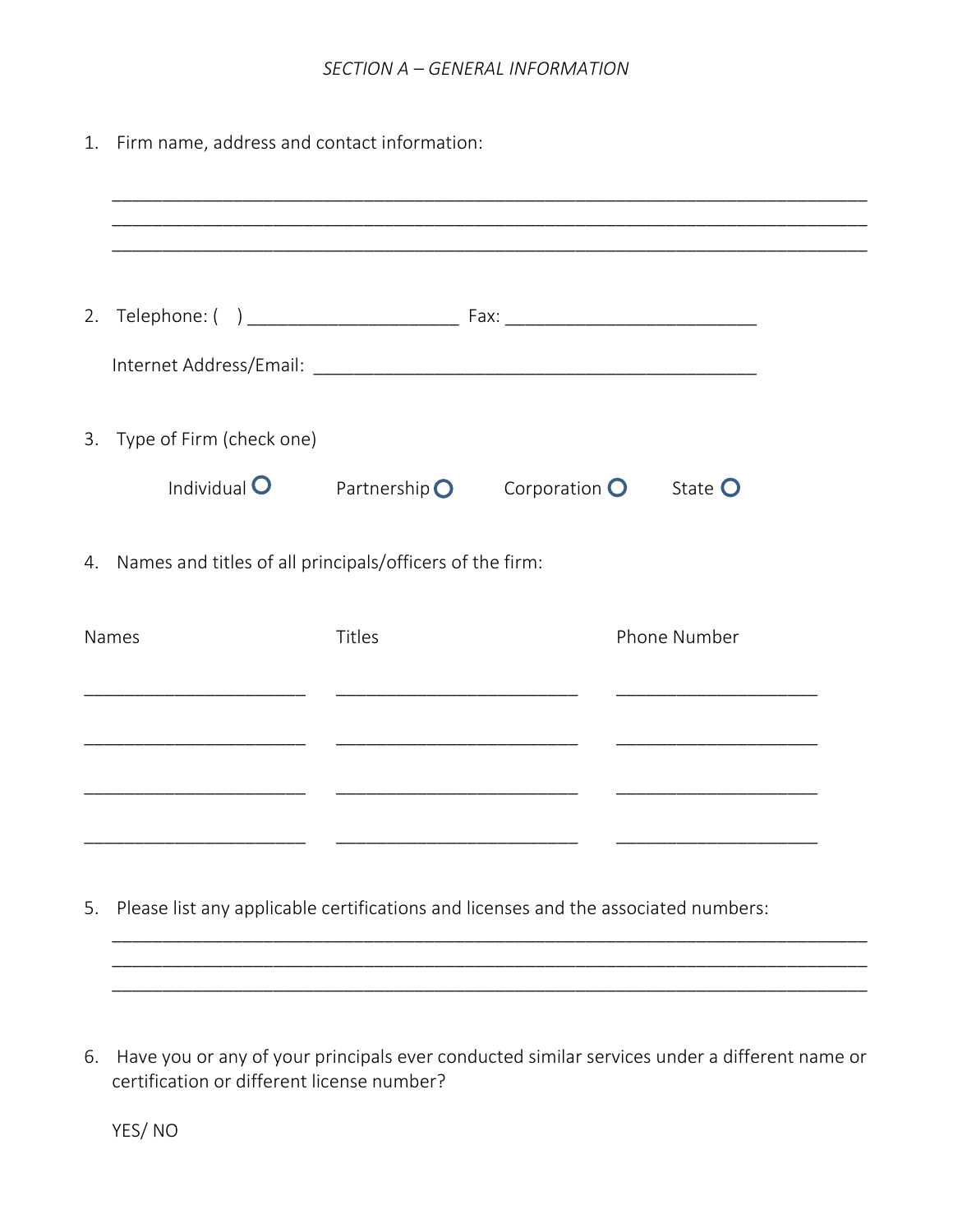If yes, give the firm name, address and certification or license number.

\_\_\_\_\_\_\_\_\_\_\_\_\_\_\_\_\_\_\_\_\_\_\_\_\_\_\_\_\_\_\_\_\_\_\_\_\_\_\_\_\_\_\_\_\_\_\_\_\_\_\_\_\_\_\_\_\_\_\_\_\_\_\_\_\_\_\_\_\_\_\_\_\_\_\_ \_\_\_\_\_\_\_\_\_\_\_\_\_\_\_\_\_\_\_\_\_\_\_\_\_\_\_\_\_\_\_\_\_\_\_\_\_\_\_\_\_\_\_\_\_\_\_\_\_\_\_\_\_\_\_\_\_\_\_\_\_\_\_\_\_\_\_\_\_\_\_\_\_\_\_ \_\_\_\_\_\_\_\_\_\_\_\_\_\_\_\_\_\_\_\_\_\_\_\_\_\_\_\_\_\_\_\_\_\_\_\_\_\_\_\_\_\_\_\_\_\_\_\_\_\_\_\_\_\_\_\_\_\_\_\_\_\_\_\_\_\_\_\_\_\_\_\_\_\_\_

- 7. How many years has your firm been in business under its present business name?
- 8. How many years of experience does your firm have providing similar services?
- 9. How many public agencies has your firm provided similar services for?

\_\_\_\_\_\_\_\_\_\_\_\_\_\_\_\_\_\_\_\_\_

\_\_\_\_\_\_\_\_\_\_\_\_\_\_\_\_\_\_\_\_\_

\_\_\_\_\_\_\_\_\_\_\_\_\_\_\_\_\_\_\_\_\_

10. Please list the public agencies including School Districts and the like, that your firm has provided similar services for:

\_\_\_\_\_\_\_\_\_\_\_\_\_\_\_\_\_\_\_\_\_\_\_\_\_\_\_\_\_\_\_\_\_\_\_\_\_\_\_\_\_\_\_\_\_\_\_\_\_\_\_\_\_\_\_\_\_\_\_\_\_\_\_\_\_\_\_\_\_\_\_\_\_\_\_ \_\_\_\_\_\_\_\_\_\_\_\_\_\_\_\_\_\_\_\_\_\_\_\_\_\_\_\_\_\_\_\_\_\_\_\_\_\_\_\_\_\_\_\_\_\_\_\_\_\_\_\_\_\_\_\_\_\_\_\_\_\_\_\_\_\_\_\_\_\_\_\_\_\_\_ \_\_\_\_\_\_\_\_\_\_\_\_\_\_\_\_\_\_\_\_\_\_\_\_\_\_\_\_\_\_\_\_\_\_\_\_\_\_\_\_\_\_\_\_\_\_\_\_\_\_\_\_\_\_\_\_\_\_\_\_\_\_\_\_\_\_\_\_\_\_\_\_\_\_\_

- 11. Please attach a short history of the firm including whether it's local, national or international as well as approximate number of employees. Also provide the number of firm offices and locations.
- 12. Please attach or list below why your firm should be selected by the Stanislaus County Office of Education to provide the solicited services.

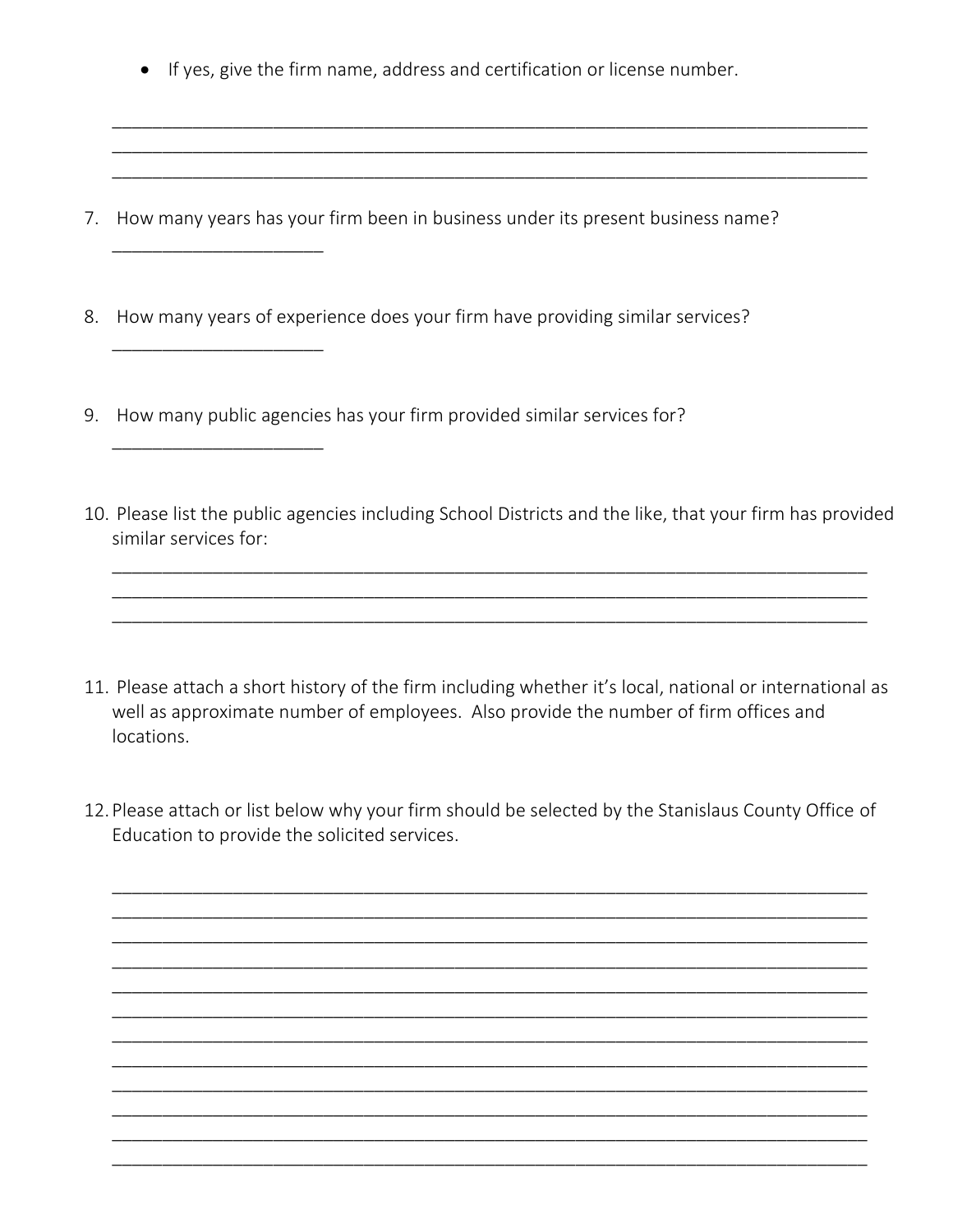13. Have you or any of your principals been in litigation or arbitration of any kind on a question or questions relating to similar services involving a school or community college district during the five (5) prior years?  $\frac{1}{2}$ 

\_\_\_\_\_\_\_\_\_\_\_\_\_\_\_\_\_\_\_\_\_\_\_\_\_\_\_\_\_\_\_\_\_\_\_\_\_\_\_\_\_\_\_\_\_\_\_\_\_\_\_\_\_\_\_\_\_\_\_\_\_\_\_\_\_\_\_\_\_\_\_\_\_\_\_ \_\_\_\_\_\_\_\_\_\_\_\_\_\_\_\_\_\_\_\_\_\_\_\_\_\_\_\_\_\_\_\_\_\_\_\_\_\_\_\_\_\_\_\_\_\_\_\_\_\_\_\_\_\_\_\_\_\_\_\_\_\_\_\_\_\_\_\_\_\_\_\_\_\_\_ \_\_\_\_\_\_\_\_\_\_\_\_\_\_\_\_\_\_\_\_\_\_\_\_\_\_\_\_\_\_\_\_\_\_\_\_\_\_\_\_\_\_\_\_\_\_\_\_\_\_\_\_\_\_\_\_\_\_\_\_\_\_\_\_\_\_\_\_\_\_\_\_\_\_\_ \_\_\_\_\_\_\_\_\_\_\_\_\_\_\_\_\_\_\_\_\_\_\_\_\_\_\_\_\_\_\_\_\_\_\_\_\_\_\_\_\_\_\_\_\_\_\_\_\_\_\_\_\_\_\_\_\_\_\_\_\_\_\_\_\_\_\_\_\_\_\_\_\_\_\_

If yes, provide the name of the public agency and briefly describe the dispute:

14. Have you ever had a services agreement terminated for convenience or default in the prior five (5) years? \_\_\_\_\_\_\_\_\_\_\_\_

\_\_\_\_\_\_\_\_\_\_\_\_\_\_\_\_\_\_\_\_\_\_\_\_\_\_\_\_\_\_\_\_\_\_\_\_\_\_\_\_\_\_\_\_\_\_\_\_\_\_\_\_\_\_\_\_\_\_\_\_\_\_\_\_\_\_\_\_\_\_\_\_\_\_\_ \_\_\_\_\_\_\_\_\_\_\_\_\_\_\_\_\_\_\_\_\_\_\_\_\_\_\_\_\_\_\_\_\_\_\_\_\_\_\_\_\_\_\_\_\_\_\_\_\_\_\_\_\_\_\_\_\_\_\_\_\_\_\_\_\_\_\_\_\_\_\_\_\_\_\_ \_\_\_\_\_\_\_\_\_\_\_\_\_\_\_\_\_\_\_\_\_\_\_\_\_\_\_\_\_\_\_\_\_\_\_\_\_\_\_\_\_\_\_\_\_\_\_\_\_\_\_\_\_\_\_\_\_\_\_\_\_\_\_\_\_\_\_\_\_\_\_\_\_\_\_ \_\_\_\_\_\_\_\_\_\_\_\_\_\_\_\_\_\_\_\_\_\_\_\_\_\_\_\_\_\_\_\_\_\_\_\_\_\_\_\_\_\_\_\_\_\_\_\_\_\_\_\_\_\_\_\_\_\_\_\_\_\_\_\_\_\_\_\_\_\_\_\_\_\_\_

If yes, provide details including the name of the other party:

15. Is your firm, owners and/or any principals or manager involved in or is your firm aware of any pending litigation regarding professional misconduct, bad faith, discrimination, or sexual harassment? \_\_\_\_\_\_\_\_\_\_\_\_\_\_\_\_\_

\_\_\_\_\_\_\_\_\_\_\_\_\_\_\_\_\_\_\_\_\_\_\_\_\_\_\_\_\_\_\_\_\_\_\_\_\_\_\_\_\_\_\_\_\_\_\_\_\_\_\_\_\_\_\_\_\_\_\_\_\_\_\_\_\_\_\_\_\_\_\_\_\_\_\_ \_\_\_\_\_\_\_\_\_\_\_\_\_\_\_\_\_\_\_\_\_\_\_\_\_\_\_\_\_\_\_\_\_\_\_\_\_\_\_\_\_\_\_\_\_\_\_\_\_\_\_\_\_\_\_\_\_\_\_\_\_\_\_\_\_\_\_\_\_\_\_\_\_\_\_ \_\_\_\_\_\_\_\_\_\_\_\_\_\_\_\_\_\_\_\_\_\_\_\_\_\_\_\_\_\_\_\_\_\_\_\_\_\_\_\_\_\_\_\_\_\_\_\_\_\_\_\_\_\_\_\_\_\_\_\_\_\_\_\_\_\_\_\_\_\_\_\_\_\_\_ \_\_\_\_\_\_\_\_\_\_\_\_\_\_\_\_\_\_\_\_\_\_\_\_\_\_\_\_\_\_\_\_\_\_\_\_\_\_\_\_\_\_\_\_\_\_\_\_\_\_\_\_\_\_\_\_\_\_\_\_\_\_\_\_\_\_\_\_\_\_\_\_\_\_\_

If yes, provide details.

16. Is your firm, owners and/or any principals or manager involved in or aware of any pending disciplinary action and/or investigation conducted by any local, state, or federal agency?

\_\_\_\_\_\_\_\_\_\_\_\_\_\_\_\_\_\_\_\_\_\_\_\_\_\_\_\_\_\_\_\_\_\_\_\_\_\_\_\_\_\_\_\_\_\_\_\_\_\_\_\_\_\_\_\_\_\_\_\_\_\_\_\_\_\_\_\_\_\_\_\_\_\_\_ \_\_\_\_\_\_\_\_\_\_\_\_\_\_\_\_\_\_\_\_\_\_\_\_\_\_\_\_\_\_\_\_\_\_\_\_\_\_\_\_\_\_\_\_\_\_\_\_\_\_\_\_\_\_\_\_\_\_\_\_\_\_\_\_\_\_\_\_\_\_\_\_\_\_\_ \_\_\_\_\_\_\_\_\_\_\_\_\_\_\_\_\_\_\_\_\_\_\_\_\_\_\_\_\_\_\_\_\_\_\_\_\_\_\_\_\_\_\_\_\_\_\_\_\_\_\_\_\_\_\_\_\_\_\_\_\_\_\_\_\_\_\_\_\_\_\_\_\_\_\_ \_\_\_\_\_\_\_\_\_\_\_\_\_\_\_\_\_\_\_\_\_\_\_\_\_\_\_\_\_\_\_\_\_\_\_\_\_\_\_\_\_\_\_\_\_\_\_\_\_\_\_\_\_\_\_\_\_\_\_\_\_\_\_\_\_\_\_\_\_\_\_\_\_\_\_

If yes, provide details.

\_\_\_\_\_\_\_\_\_\_\_\_\_\_\_\_

17. Does your firm maintain error and omissions coverage? \_\_\_\_\_\_\_\_\_\_\_\_\_\_\_\_\_\_\_\_\_\_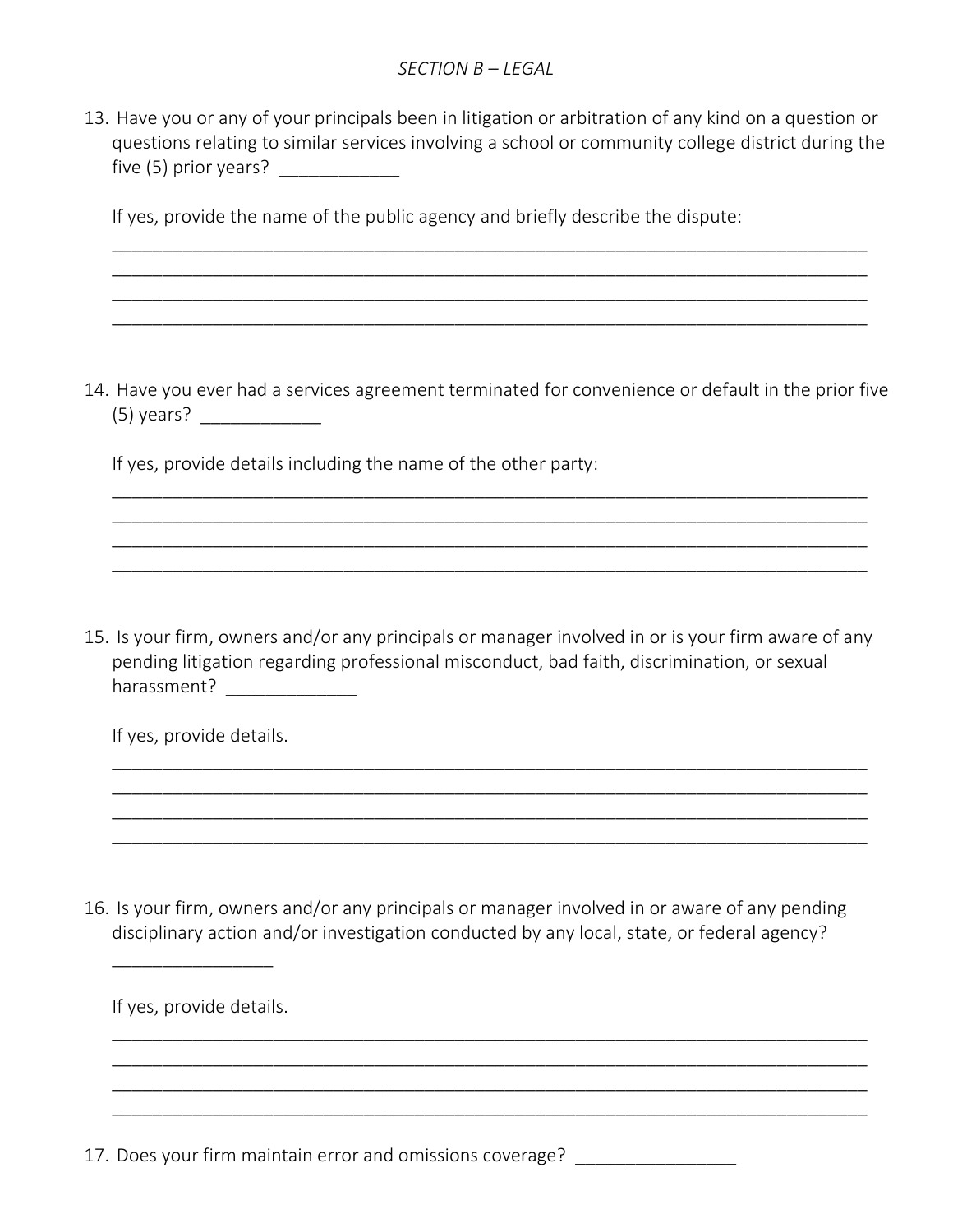If so, please provide a current copy of the declaration page showing the maximum liability or policy value.

18. Will your firm comply with the Stanislaus County Office of Education local, State, and Federal legal requirements, regulations and laws? \_\_\_\_\_\_\_\_\_\_\_\_\_\_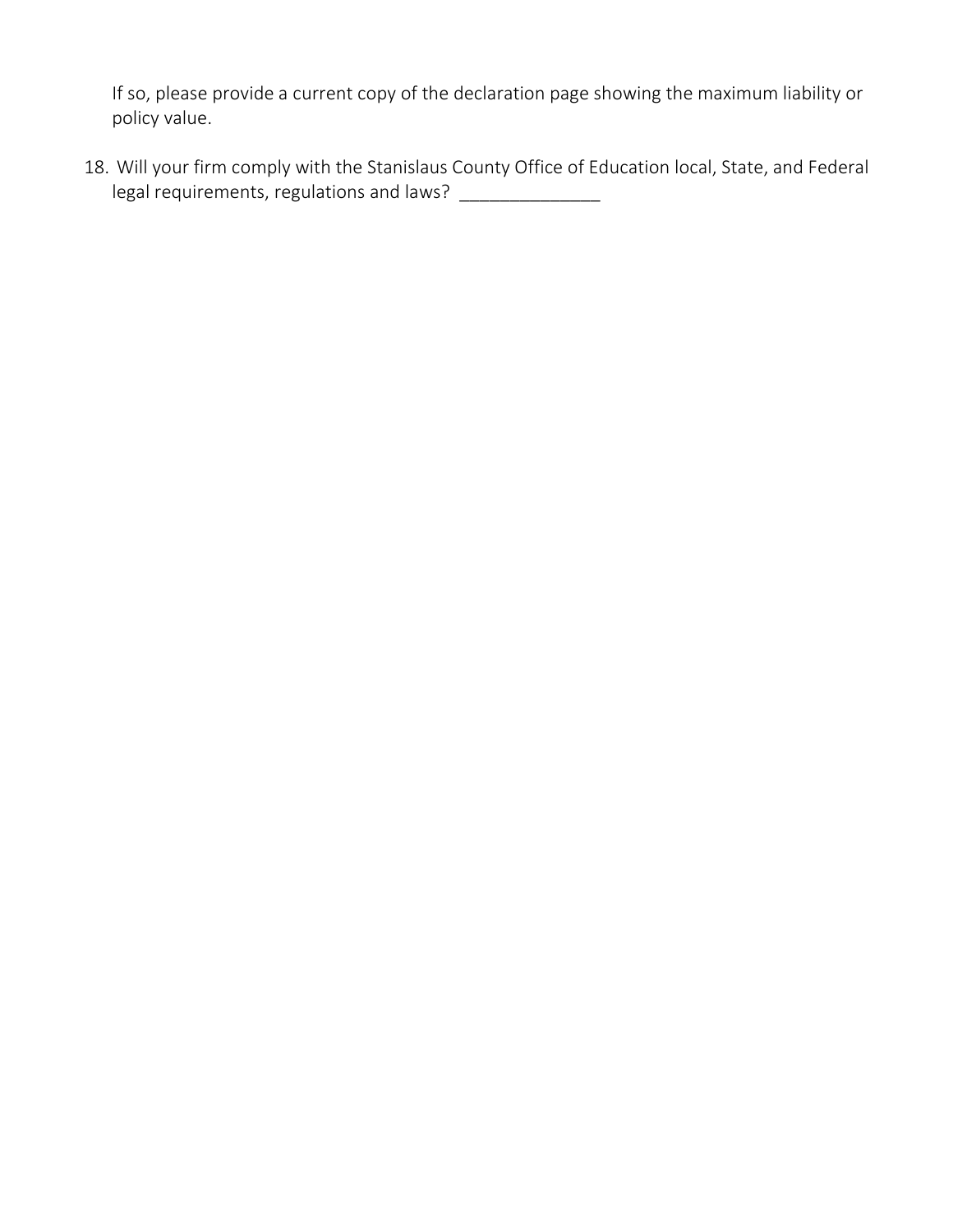19. Please provide any other information that may assist the Stanislaus County Office of Education in ascertaining your qualifications, capability, and customer service under any resultant agreement.